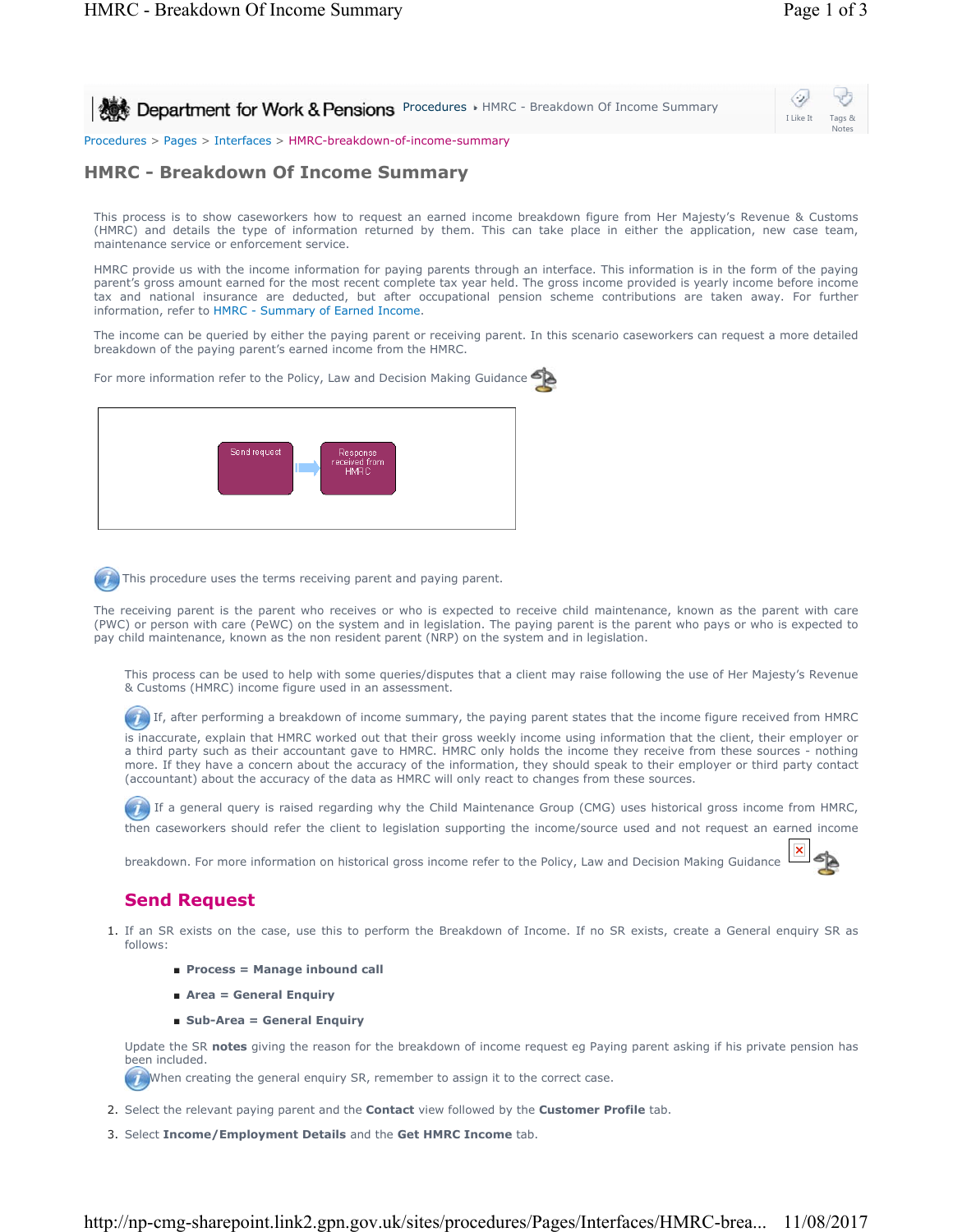- 4. Enter the tax year to request within the applet. If nothing is returned leave out the tax year, so HMRC can return latest complete tax year details.
- 5. From the drop down select **Income Breakdown**.
- 6. Select the **Get Income** button.
- 7. Once the earned income breakdown is requested for the relevant tax year, the system sends the paying parent's details to HMRC's system.

If an HMRC Income Check SR generates for the Special Client Records (SCR) team, follow HMRC - Unmatched Income and then return to the relevant point in this procedure.

# **Response received from HMRC**

- 8. HMRC use the information provided to check their database.
- 9. Where a match is found, HMRC return a breakdown of the income information in real time. In the Income Employment **Details** applet, an entry will display in the **Income Name** view called **Earned Income Breakdown - HMRC**. Selecting this the **Income Account** view will show a breakdown of the income supplied, this can consist of:
	- Employment income figure
	- Trading income figure
	- Taxable pension income figure
	- Date of employment or self employment

The figures received from HMRC should match the total amount of the gross income already held on the 2012 system if they are for the same tax year. Where this is not the case, then a review of the income held on the system is required to change them to the revised figure. For more information refer to HMRC - Summary of earned Income.

When the 2012 system displays returns it does so as a single year figure, for example if the year returned is 2012 this represents the 2011-2012 tax year

Under no circumstances should the paying parent or receiving parent be referred to HMRC if they disagree with an income amount received in the interface. If the paying parent believes that there has been a mistake for a given tax year, then they should be directed to their payroll for them to check and amend (if necessary) with HMRC, or if they (or their accountant) have provided HMRC with the income details via self assessment they should amend their record.

Under no circumstances should a receiving parent be informed of any of the details contained in the earned income breakdown. The receiving parent must only be given assurance that the details obtained from HMRC are accurate.

Change - Income

HMRC - Summary Of Earned Income

HMRC - Unearned Income Variation

HMRC - Unmatched Income

Revision/Correction - Change To Income

Variation - Additional Income

Are employees' "allowable expenses" deducted by HMRC from the paying parent's gross income amount that is received in the earned i

No they are not deducted from the HMRC earned income figure received, nor should they be. "Allowable expenses" for employees are doing a job that are not reimbursed by an employer e.g. professional subscriptions, allowable travel, certain clothing costs etc. If these expenses they may claim some tax relief from HMRC. However 2012 Scheme legislation does not make any allowances. Allowa not be confused with benefits in kind. Benefits in kind are benefits that an employer pays to an employee that HMRC consider taxable in the HMRC earned income interface and form part of the paying parent's assessable income for 2012 Scheme calculation purposes.

A paying parent states that the earnings used are wrong and that HMRC have incorrect details

For PAYE people, HMRC only hold income information that has been reported to them by an employer. Therefore if this record is parent must report this to their employer who will amend the details that they send to HMRC. Once the HMRC record has been correcte should contact CMG and the income interface for that tax year can be retriggered. If the amount has changed the case needs to be re earnings figure from HMRC.

For self assessment people, they themselves need to correct the income records and advise HMRC of this. or if they use an accounta they must do it. Again, once the correct earnings have been received and processed by HMRC the income interface can be re-trig revised.